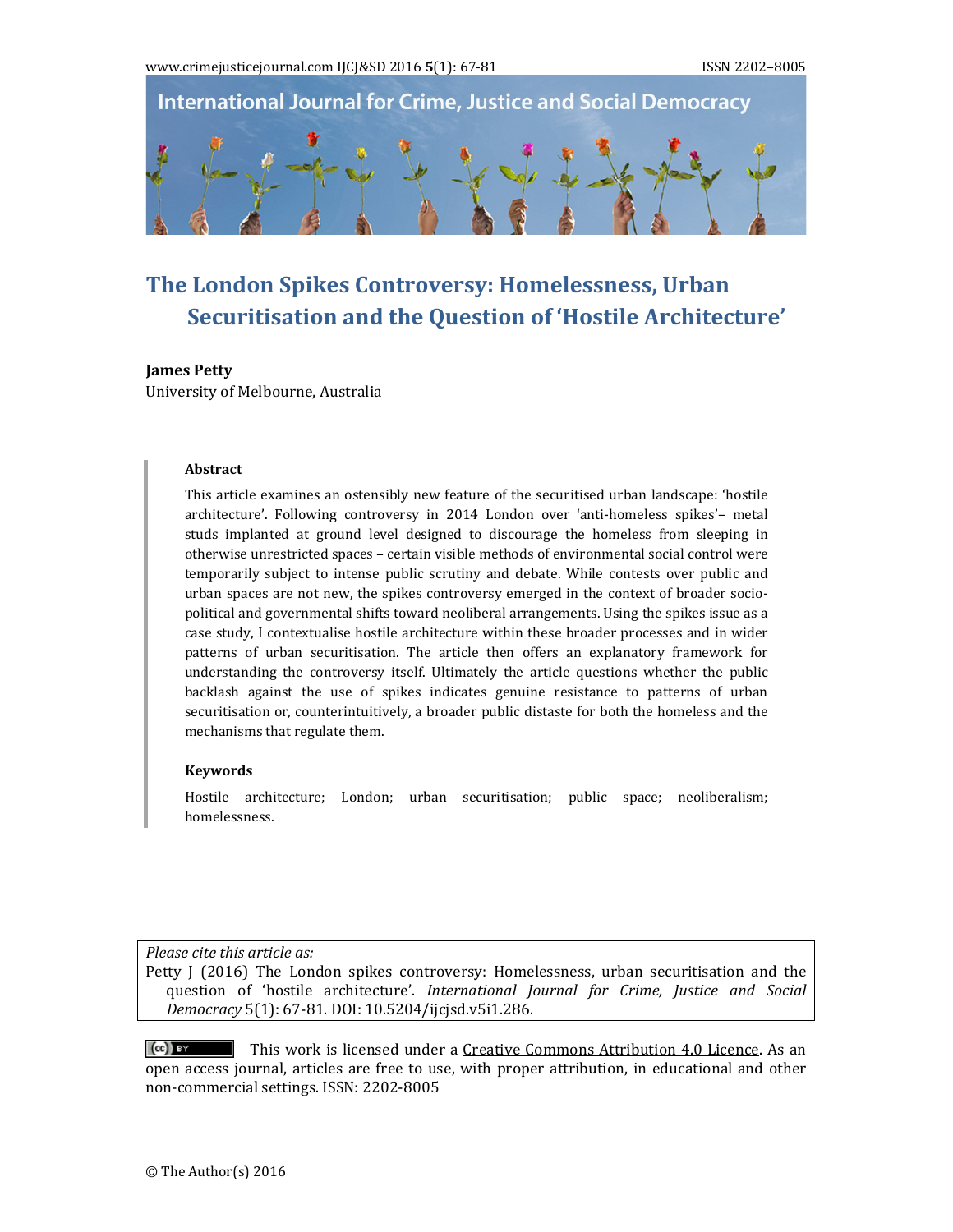James Petty: The London Spikes Controversy: Homelessness, Urban Securitisation and the Question of 'Hostile Architecture'

## **Introduction**

In June 2014 controversy erupted on social media about intermittently spaced, inch-high metal studs installed in an alcove of a high-end apartment building in South London. The controversy originated on Twitter after a user known as 'EthicalPioneer' posted a photo of the studs (see Figure 1) along with the text:

Anti-homeless studs. So much for community spirit : [

Over the next few days, the image was reposted thousands of times on social media, and the socalled 'anti-homeless spikes' became the subject of news stories around the world.<sup>1</sup> The controversy prompted vocal debates about urban space, homelessness and an apparently new and novel feature in the urban landscape: 'hostile architecture'. Within a week, the spikes were removed by the building's management despite being installed on private property and not breaking any local planning laws. The public outcry against these particular spikes temporarily highlighted two facets of urban life that go largely ignored in mainstream popular discourse: homelessness; and the intentional 'designing out' of certain identities, behaviours and categories of people from urban and public spaces.<sup>2</sup> This example is not taken as representative of processes of urban securitisation happening around the world nor indicative of public attitudes towards such regimes. Nonetheless, it provides an interesting case study through which to consider certain social, cultural and political dimensions relating to public space within cities. 



**Figure 1: 'Anti‐homeless' spikes installed in an apartment building entrance in South London**  Source: @EthicalPioneer

'Hostile architecture', also known as 'defensive' or 'disciplinary' architecture, is a relatively recent term. It loosely describes various structures that are attached to or installed in spaces of public use in order to render them unusable in certain ways or by certain groups. Along with metal studs such as those in London, the most common and conspicuous examples are benches and seating that are unusable for any purpose other than sitting, by virtue of their design (metal dividers, undulant or gradated surfaces); and anti-skateboarding devices such as 'pigs ears', protruding metal deterrents installed on ledges to prevent skaters from practicing tricks.<sup>3</sup>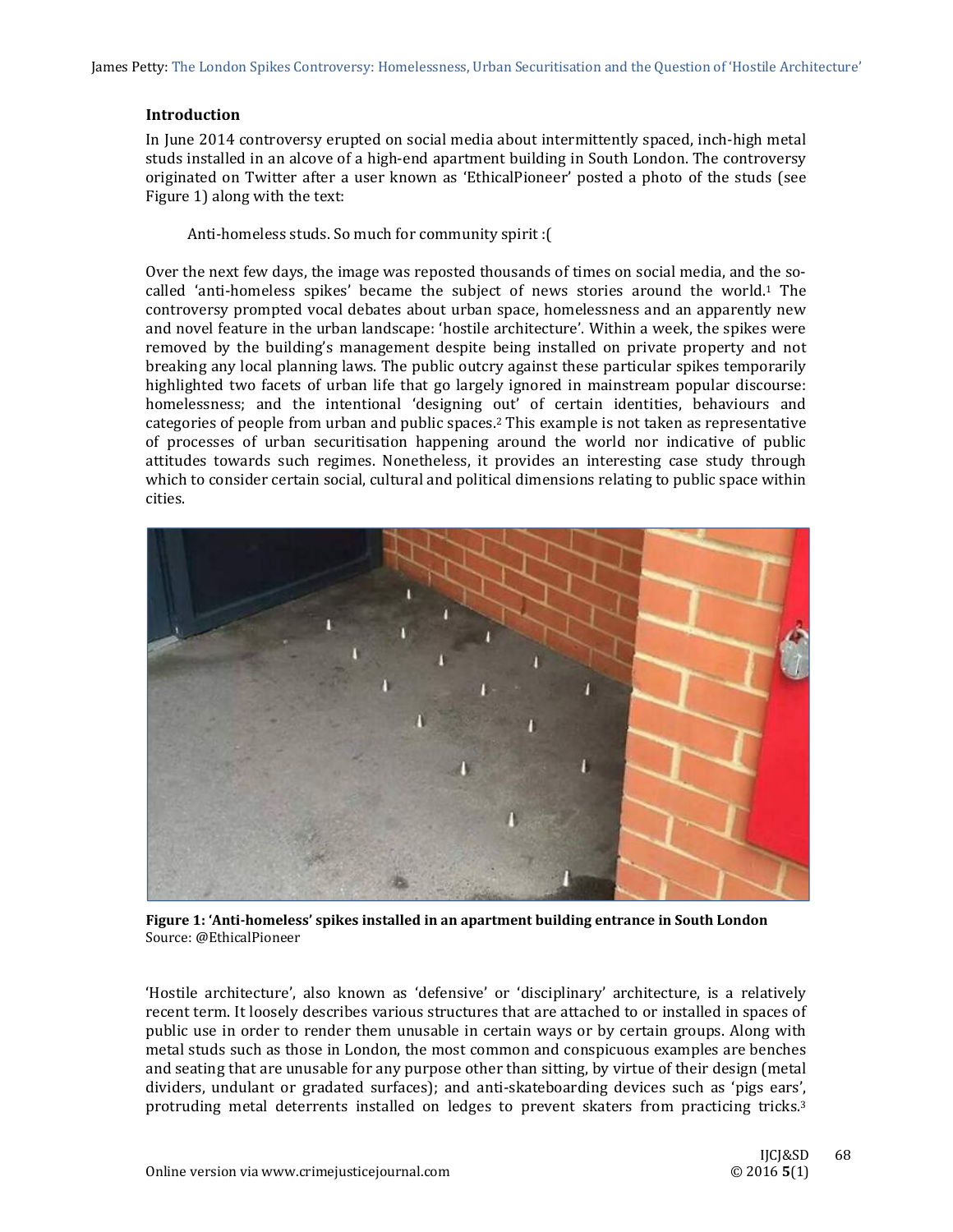Various other forms of environmental social control exist and have longer histories of use: for example, use of ultraviolet lights in public toilets which prevent intravenous drug users from sighting veins and thus 'shooting up'; installation of CCTV cameras in public spaces; and even urban planning and design models aimed at orchestrating or limiting the size of crowds (see Fussey et al. 2012). All such measures are aimed at exerting some form of disciplinary control over users of public and urban spaces. The precise line that divides hostile architecture from other forms of environmental social control is ill-defined, though there can be little doubt that new techniques and mechanisms of spatialised social control continue to emerge in the contested spaces of the city.

Over several decades, various researchers and theorists have identified and tracked the increasing securitisation of urban and public space in contemporary cities (Deukmedjian 2013; Hayward 2004; Lippert and Walby 2013; Sorkin 1992). Davis for example, identifies the 'militarisation' of the urban spaces of cities – in his case, Los Angeles – through explicit fortification (barbed wire, spiked fences, and 'bumproof' benches) of urban space, which he describes as the 'strategic armouring of the city against the poor' (Davis 1992: 160). Other researchers have claimed that public space is becoming increasingly privatised (Blomley 2004; Mitchell 2005; White 2012). This can occur officially by city councils excluding certain groups from spaces owned by the city, as well as through the selling or leasing of public land to private entities (see Wright 1997). It can also occur unofficially through implementation of construction methods and regulations that selectively sanction certain ways of using public space, while precluding unsanctioned or undesirable (that is, non-profitable) activities and uses (Blomley 2010: 332). Such shifts highlight contemporary changes in the social construction of urban public spaces that reveal the overt influence of a series of interrelated developments: 'the rise of consumerism, the mass privatisation of public space, and the intensification of social regulation' (White 2012: 33).

This article is concerned with the identification of certain forms of urban securitisation as hostile architecture, a pejorative term usually used to signify opposition to the structure identified. Discussion of the explicit fortification of urban spaces through hostile architecture arguably ignores the myriad ways urban and public spaces are routinely controlled, such as through the application of coercive and exclusionary logics. The topic of homelessness is often central to debates about hostile architecture, with urban rough sleepers - the most conspicuous and emblematic figures of homelessness  $-$  framed as being unjustly targeted by these environmental mechanisms of social control

Kramer and Lee (1999: 136) state that '[t]he existence of the "homeless" tells us very much about the society that gave birth to such a designation'. With this in mind, this article examines how public responses to the London spikes were informed by specific understandings of urban space and homelessness. The article questions whether public responses to the spikes, which were mostly in opposition to them, can be understood as demonstrating genuine resistance against projects of urban securitisation or, perhaps counterintuitively, whether the spikes installations are actually attributable to these same processes of urban control.

This article commences by situating the spikes issue within relevant social, political and governmental change over recent decades. Contextualising the spikes controversy in relation to historically recent shifts in welfare, penology, criminal justice, urban geography and governance – policing and regulations – assists in providing a more nuanced understanding of the issue. Having established this, the article then offers a modest explanatory framework for better understanding the spikes issue and the responses it elicited.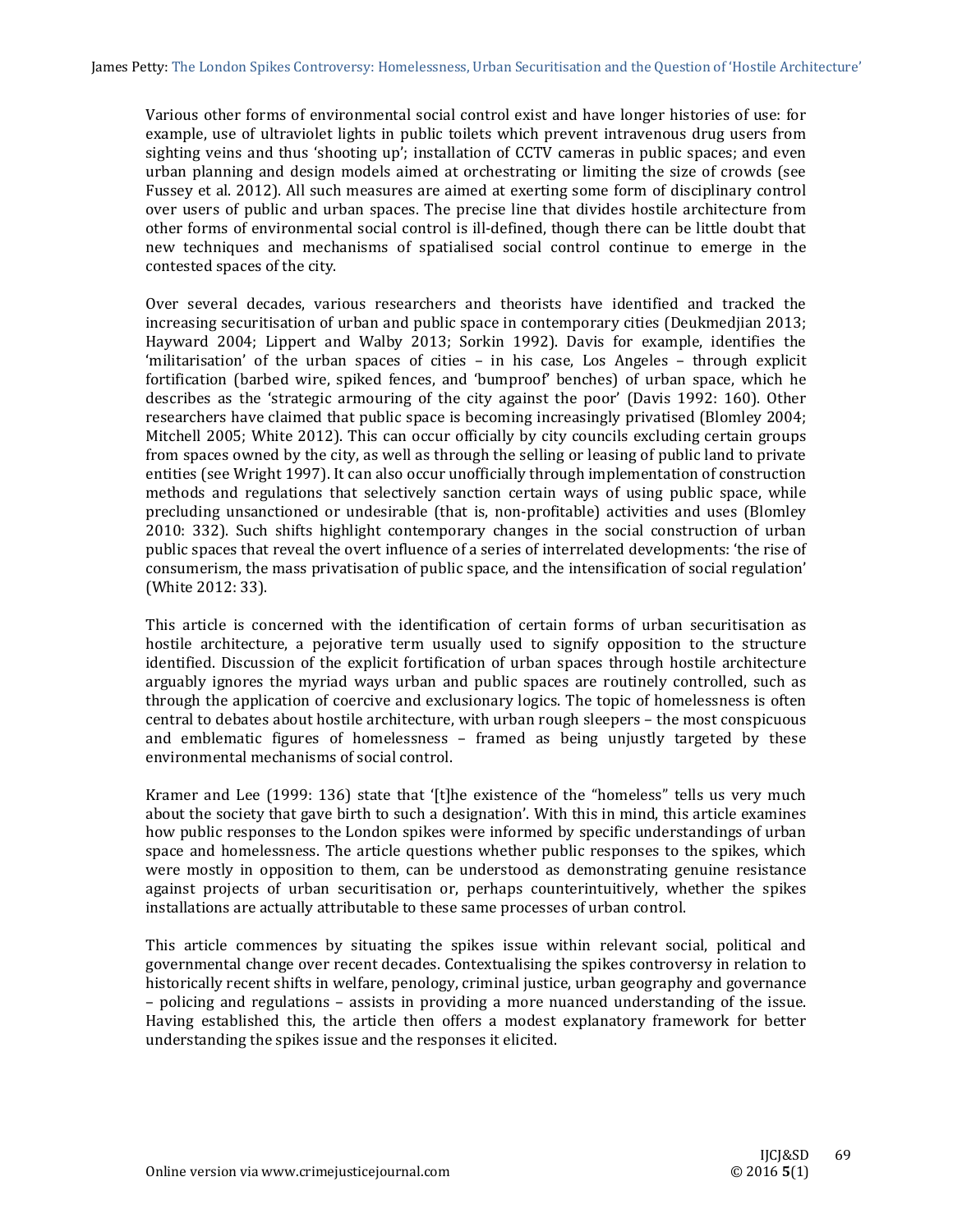# **The punitive turn**

While practices of securing public spaces and private property against the threats posed by persons (ab)using streets are neither new nor unique, both the technologies and discursive justifications being utilised to achieve these goals have changed over recent decades (Coleman, Tombs and Whyte 2005: 2513). Homelessness and transient lifestyles have long been signifiers of 'Otherness', and those living in such ways have long histories of exclusion, stigmatisation and punitive treatment (see Scott 1998). More recently, a shift has been identified in which modern Western societies have moved toward more exclusionary arrangements of the social sphere: what Jock Young terms, an 'exclusive society' (1999). Central to Young's diagnosis is the advent of late-modernity, characterised by shifts from anthropophagic (absorbing) to anthropoemic (emitting) state and social responses to difference and deviance. Take, for example, the retraction of the welfare state; increasing inequality of the distribution of resources; the commodification of the social world and the correlative rise of the new individualism; and the essentialising of the Other (who becomes understood on the basis of individual pathology and fault, rather than the product of various social factors such as poverty, education and opportunity). 

David Garland's authoritative work (1985, see also 2001) charts recent shifts in Western penology which are characterised by a movement away from the penal welfare model toward more punitive and individually-focused understandings of and responses to crime and deviance. Within this broader field, he identifies 'a more general movement away from the traditional laying down of *laws* towards an increasing ... mobilisation of *norms'* as vehicles for state intervention and regulation (Garland 1985: 235). He continues:

Intervention can now be premised upon a 'condition', a 'character' or a 'mode of life', which dictates a failure to meet one's social obligations or else an inability to do so ... What was once a hierarchy of severity has now become a much more differentiated and diverse grid of dispositions. (Garland 1985: 235)

Garland  $(2001: 75)$  subsequently connects this broadening of the socio-legal category of deviance to synchronous shifts in society more generally: social and governmental attitudes, public and economic policy and the pairing back of welfare and support structures, which reflect the new penal arrangement. While modes of existence such as poverty and homelessness have long been sites of regulation and coercion by the state, the shift described by Garland underscores emerging understandings of the individual and its relation to the neoliberal state. Wacquant (2009: 13) claims that these socio-political shifts are anything but coincidental, being the perfect accompaniments to the new punitive model, what he terms the '*rapprochement'* of social and penal policy.

The UK and, more specifically, London – a notoriously highly securitised and surveilled urban environment – has been a central site of many of these shifts (Greene 2014). The UK, like most Western developed countries has undergone a broad-scale abandonment of the welfare state and the retraction of its functions (Garland 2001; Hancock and Mooney 2013; Young 1999). This is matched by similar institutional shifts in responses to crime, deviance and disorder (Young 1999: 122). The policing and regulation of homelessness, for example, has become increasingly punitive and coercive, with some jurisdictions introducing fines for rough sleeping and UKbased charities moving toward models of 'aggressive outreach' (see Adams 2014; Gander  $2015$ ;).<sup>4</sup> Hostile architecture has been framed in media and public discourse as an apparently new phenomenon. I argue, however, that this is misleading. Indeed the social, political and regulatory milieu in which the spikes controversy existed is more broad, diffuse and longstanding.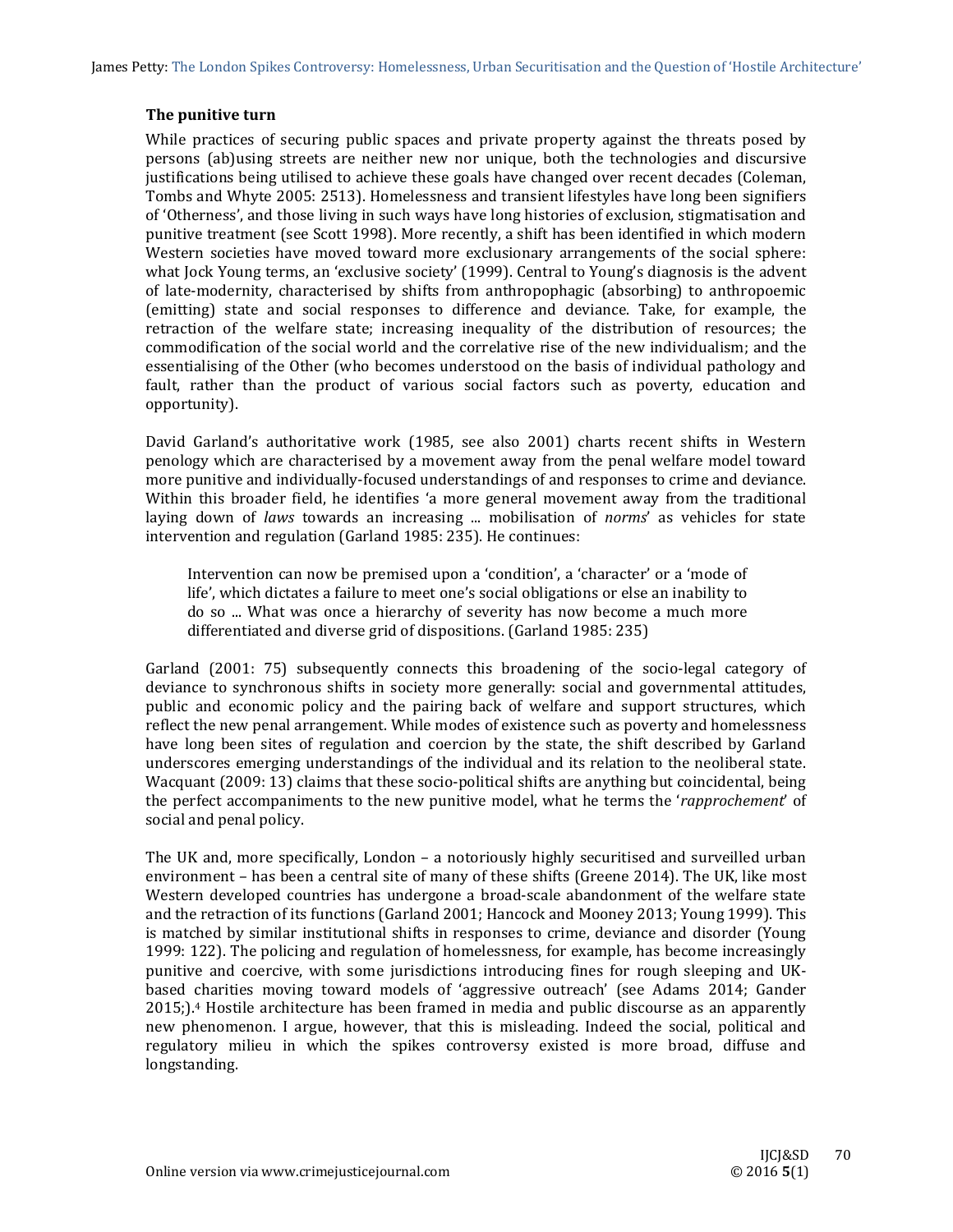James Petty: The London Spikes Controversy: Homelessness, Urban Securitisation and the Question of 'Hostile Architecture'

## **Poverty in the revanchist city**

The city has been a central and explicit site of these socio-political and economic shifts (Hayward 2004). The 'new' city that emerges from the nexus of late-modern capitalism and the shifts described in the last section has been termed the 'punitive' or 'revanchist city' (Smith 1996). This city seeks to recast the urban ghettos and degraded neighbourhoods with their images of poverty, social decay and disorder into what Harvey (1990: 295) terms a 'politics of image', aimed at attracting people and capital 'of the right sort'. The most famous example of this shift was in New York City (US) under Mayor Giuliani, which saw a shift from policies that sought to alleviate the conditions of homelessness, poverty and systemic vulnerability, to more punitive approaches premised on the ideological and regulatory frameworks discussed above (Feldman 2004).5 

Such shifts are not restricted to New York, and have been identified in many Western cities (see Bridge and Watson 2011). But the successful rollout of features of the revanchist city has been made possible through an intentional coincidence of public and private regulatory and economic interests, what Coleman et al. (2005: 2512) describe as the 'ascendancy of capital' in city-building and order maintenance processes. This, they claim, involves a relaxation of scrutiny on the activities of business (enacted through broad-scale economic deregulation) coupled with 'overscrutinising the appropriateness of individuals and activities on the city's streets', through expanded and intensified networks of surveillance and control (Coleman et al. 2005: 2512). Structures such as the spikes and other forms of hostile architecture are but one aspect of these broader networks aimed at initiating a tamed urban environment organised according to the exigencies of capital and consumerism.

In the example of the London spikes, those governing the city have vested interests in promoting a certain commodified aesthetic and social image of the city. Luxury apartment buildings and the modes of living associated with them are part of that projected imagery, whereas visible homelessness, poverty and indigence are not. Gerrard and Farrugia  $(2015: 3)$ claim that encounters with visible homelessness sit 'out of joint' with the 'broader social relations of consumer capitalism' that orchestrate urban space. Visible poverty and homelessness are understood as disruptive not only to the spectacle and performance of capital, but also to the spaces designed to facilitate this. Mitchell (1997: 320) maintains that homelessness threatens the 'proper meaning' of public spaces by inhabiting or using these spaces in a way contrary to their intended use: for example, by conducting private behaviours (sleeping, urinating, and so on) in public. The regulatory responses that result thus aim to prevent that disruption of meaning by displacing its source, often by rendering such spaces unusable or uninhabitable for the homeless. This is achieved through a range of regulatory and coercive tactics and mechanisms, from laws against sitting on the sidewalk in the US, the criminalisation of begging in Melbourne, and environmental structures such as hostile architecture (Adams 2014; Lynch 2002).

Coleman et al.  $(2005: 2512)$  have described these changes in urban space as the rise of an 'entrepreneurial city', in which notions of morality and acceptability are redefined in neoliberal terms. The focus of regulation and policing is shifted down the socio-political hierarchy, redirecting attention away from the systemic causes or structural drivers of hardship and socioeconomic marginalisation, towards signifiers of disorder at street-level. This reinvigorates the idea that the aesthetics and atmosphere of the streets are a reliable litmus test for the overall health and 'quality' of a city and the lifestyles it supports (Sandercock 1997). It ossifies a concern with surface over substance, clean appearance over informed or effective policy, and aligns the state's concerns with those of investors and propertied consumers (Valverde 2012: 273). What results is a re-imagination of urban public space from these perspectives, relinquishing other social, cultural and political meanings and uses; for example, the right to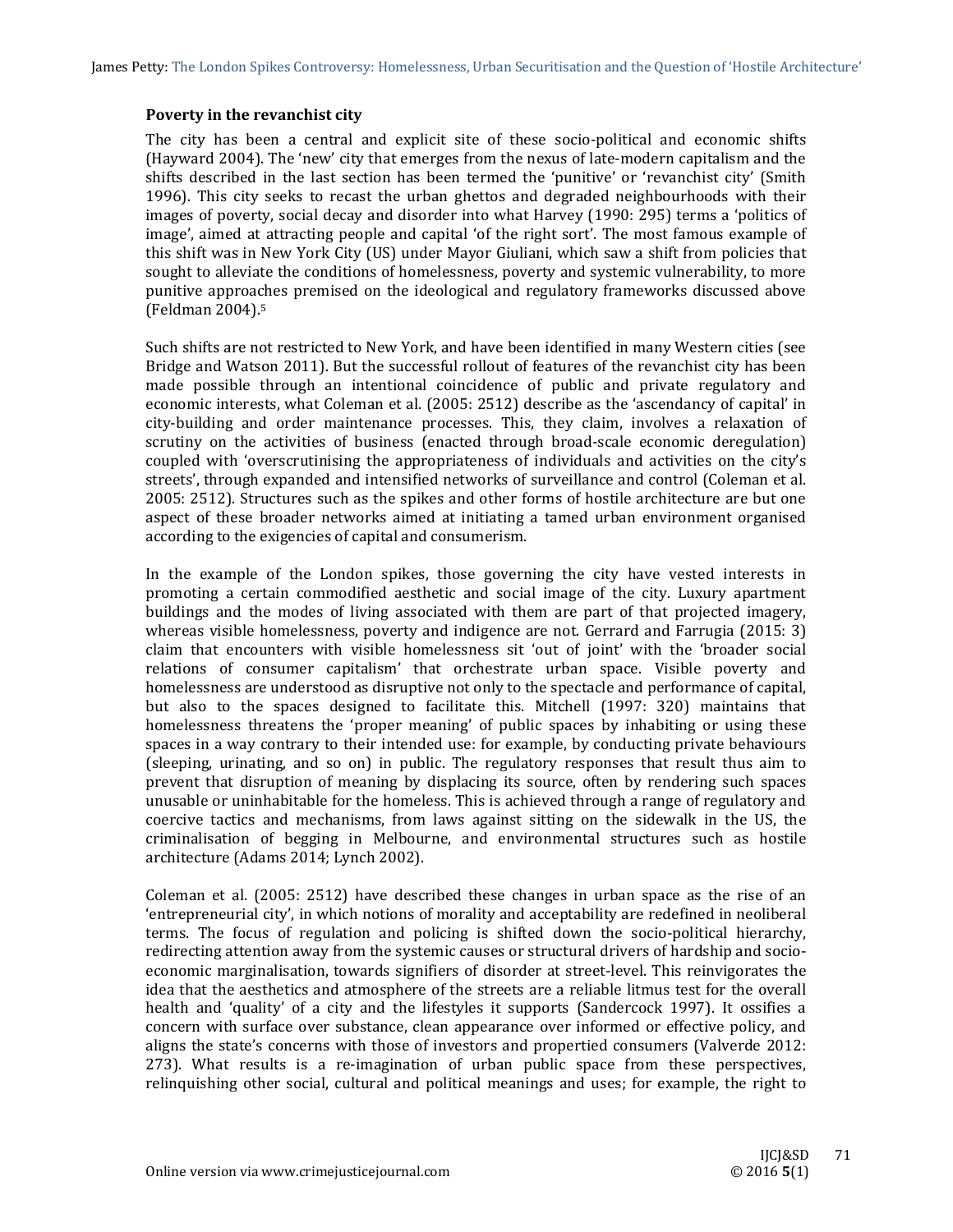gather and protest (see Iveson 2009). As White comments: 'public space is being defined by consumption activities and uses, rather than other values' (2012: 33).

Of course such shifts do not manifest uniformly. They interact with various extant sociocultural, political and economic features of specific contexts, at the national scale, in individual cities, and in specific neighbourhoods within them. The breadth and intensity of such processes varies dramatically, and these patterns should not be seen as being comprehensive in their reach: urban securitisation in London or New York is going to be very different from Shanghai, Melbourne or Rio de Janeiro. However this is not necessarily evidence of such processes being limited; rather, it evidences the adaptability and mobility of these processes.

# **Urban and public space**

The changes described above have significant consequences for urban spaces, and particularly for urban public spaces. The shifts in the socio-political and regulatory arrangements of the city give rise to material and immaterial changes often broadly described as the 'death' of public space (Sorkin 1992; Sennet 1974). While such claims are sound, it is also important to note, as both Iveson and Mitchell do, that a public that is truly open to all has never existed (Iveson 2009; Mitchell 2005). The recognition that public space has always been contested should not lead to the acceptance of exclusionary and coercive tactics being deployed within public space. However, it can help to contextualise such contests, as well as allowing for a consideration of the ways in which our own understandings of public space may be influenced by notions of exclusivity, legitimacy and property.

White  $(2012)$  claims that habitation of public spaces and interactions within them become a means of asserting social identity: in his words, public spaces 'are "made" into something by those who occupy, move through and use them. We make spaces into something specific by doing' (White  $2012: 34$ ; see also Lefebvre 1991). It is for this reason that public spaces continue to be highly contested. While it has been noted that public spaces are being increasingly constructed according to consumerist meanings and uses, often to the neglect or detriment of others, public spaces remain important sites for various other social and political functions. <sup>6</sup> As Iveson (2009) notes, public spaces are key requisites for public address, which both engages and produces the public and its spaces. Given the diversity of the public, this necessitates encounters between different and conflicting modes of address, engagement and production. So any activity, whether it is perceived as appropriate or not, contributes to this constant process of producing public space. Homelessness, particularly visible homelessness, participates in this process and thus gives meaning to public spaces and the city. Policies and regulatory tactics that seek to remove certain people from public spaces constitute attempts to foreclose upon the participation of those people in these processes.

This is significant because it is in the name of 'the public' that access to public spaces is limited; that public spaces become hostile and fortified against certain groups; that public spaces are increasingly structured to facilitate certain identities and behaviours; and to discipline or remove others. Public spaces are thus constructed according to an imagined, idealised 'public' who fear crime, find homelessness distasteful, are threatened by begging, and so forth. Exclusionary mechanisms are thus introduced on behalf of the public and are framed as necessary to combat disorder, deviant behaviours and the potential for crime (Iveson 2009: 5; see also Valverde 2012). Herein lies the tension at the heart of the controversy surrounding the use of these spikes: they were installed on private land but were visible to the public and appeared to disrupt the meaning of that space. The visibility of the spikes appears to have, at least momentarily, revealed the extent to which urban spaces are constructed specifically to favour certain identities and modes of being, often to the expense or detriment of others.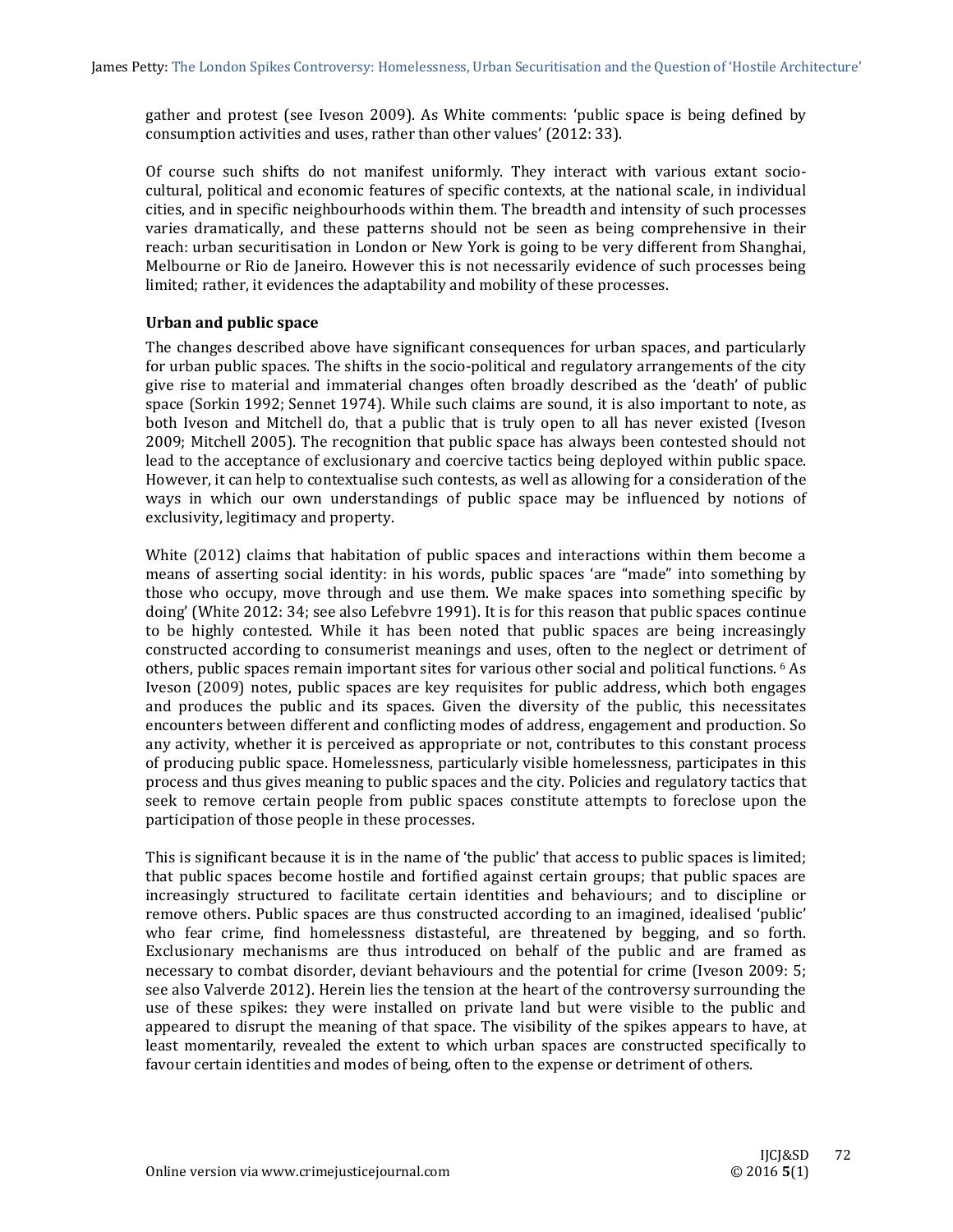## **Homelessness and rough sleeping**

Homelessness as a category is deceptively complex and the term, as such, offers little analytical precision (Hopper and Baumohl 1996; Jahiel 1992; Kawash 1998; Murphy and Tobin 2011). It is more useful to engage with homelessness as a complex set of phenomena, rather than a singular material condition. Given that the controversy focused on in this discussion centred on the structural exclusion of rough sleepers from urban space, this is the 'type' of homelessness to which this article refers. It is important to note, however, that, while urban rough sleepers may be the most conspicuous figures of homelessness, they are in fact a very small contingent of the broader population of people who experience homelessness (Arnold 2004). Included within this conspicuousness are various practices and behaviours stereotypically associated with homelessness:  $-$  begging, sleeping rough, occupying public space with no apparent purpose, to name a few. Such practices are not necessarily indicative of or reducible to the material condition of being homeless, though they are nonetheless practices that are targeted by structures such as the spikes, and thus are included within the ambit of analysis.

The urban rough sleeper is a contested figure in the city, evoking crime, disorder and poverty and thus disrupting the projects of aestheticisation and securitisation of the revanchist city. As such crimino-legal and institutional responses to homelessness reflect this contestedness. Onthe-street homelessness sits at 'the borderline proposed to divide the proper (that is, the unpunishable) from the improper (that is, punishable)' (Bauman 2002:  $52$ ). Homelessness as a condition is not formally criminalised; however, many practices associated with it are subject to policing, regulation, fines and other forms of state sanctioned coercion. On-the-street homelessness remains an unsanctioned form of difference, and it is perhaps this ambivalent relation that animates the use of structural mechanisms of control and removal. The use of spikes seeks neither to resolve the problem of homelessness nor to punish it (at least not in a formal sense), but instead seeks to remove it from sight, foreclosing upon the possibility of encounter and attempting to prevent homelessness from participating in the production of urban and public space. So while homelessness within the spaces of the city is not formally criminal, it is nonetheless unwelcome, and the use of hostile architecture is a means to express this. 

## **Hostile architecture**

This section briefly outlines hostile architecture and offers a workable though by no means comprehensive definition of what is described by the term. Fortified architecture and environmental discipline mechanisms have a long history, both in the UK and in other Western and industrialised nations. Barriers, walls and spiked fences have long been used to divide and protect the private from the risks and dangers posed by the spontaneity of the public: keeping out unwanted or undesirable individuals and enclosing the poor and desperate within certain sections of the city (Donald 1992). Hostile architecture participates in these same long-standing dynamics and yet, in instances such as the spikes in London, is perceived to be novel. Here it is understood as explicitly coercive, violent and unjustly aimed at those towards the bottom of the socio-political spectrum, while other forms of social control and division remain largely invisible (normative) and therefore not the target of vociferous public outrage.

For the purposes of this article, my definition of hostile architecture encompasses both structures that exist within public spaces and on the margins between private and public spaces. Here, I am using the concept of public space topographically  $-$  delineating the public common from the privately owned (see Iveson 2009). However, even this definition is contested, with publicly accessible space not necessarily being publicly owned, and entry to these spaces often being conditional. For example, some shopping centres in the UK and elsewhere have banned people wearing hoodies and install deterrent devices to prevent the homeless, youths and other vagrants from using such spaces (BBC 2009; Bell 2013). Various forms of hostile architecture have been identified in popular and media discourse: 'mosquitoes'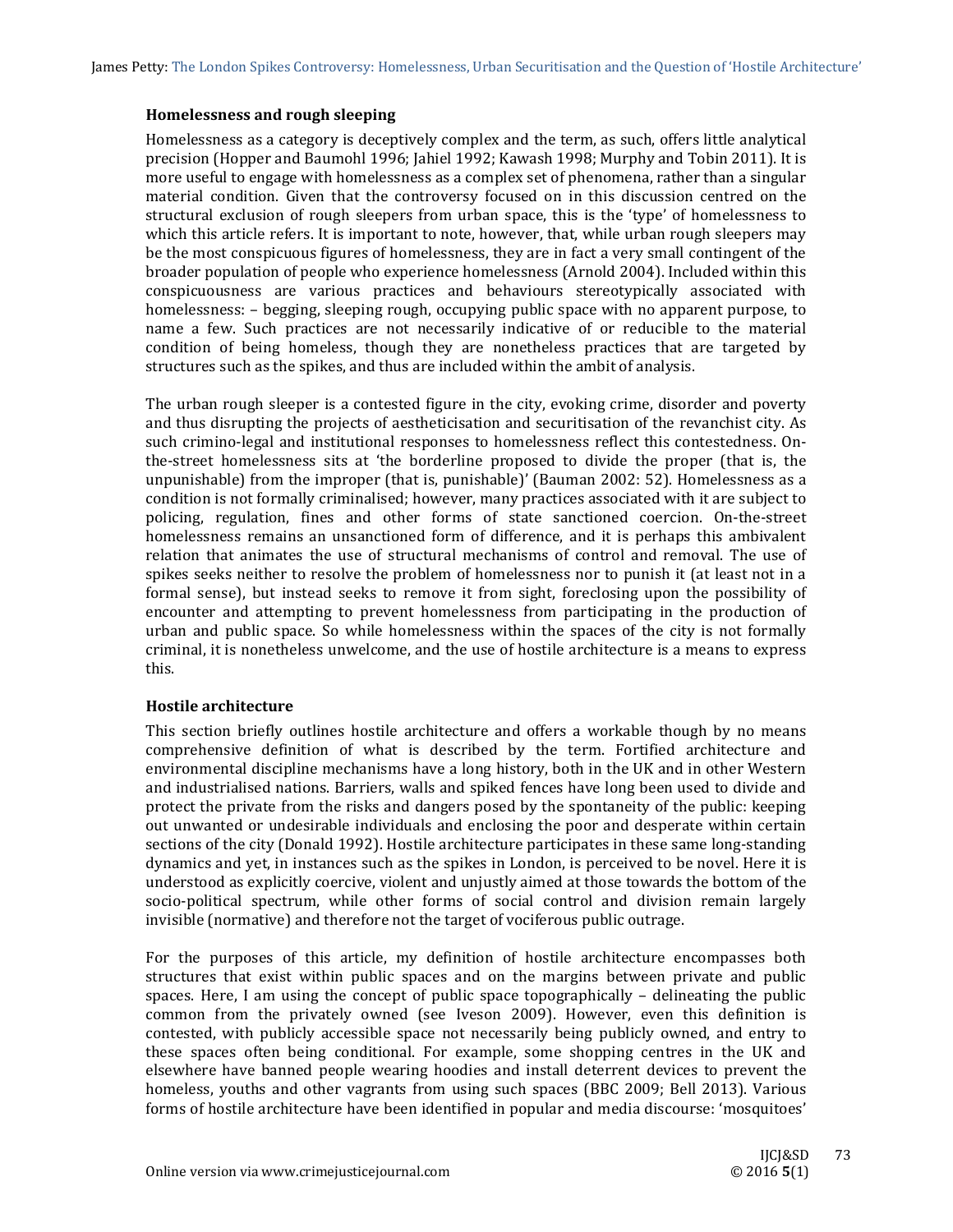that emit an irritating noise that only teenagers can hear; automated water sprinklers in parks and other spaces homeless or indigent people are known to inhabit; designer seating that prevents an individual from lying down; and even fluorescent pink lighting designed to highlight the pimples of teenagers, forcing them to move on to avoid embarrassment (BBC 2009). While such technologies obviously vary in their severity, and likely also in their effectiveness, the logic and motivation remains the same: the environmental corralling of certain groups out of certain spaces by rendering them uninhabitable, often selectively.

The structures described as hostile architecture, however, form only one part of a broader spatialised network of environmental control mechanisms. City planning and urban design strategies enact similar influences and pressures upon bodies on a broader scale, through myriad urban features such as footpaths, pedestrian crossings, bus and tram stops that corral and orchestrate individuals and groups through the spaces of a city (Palmer and Warren 2013; see also de Certeau 1984). I contend, however, that for something to be considered 'hostile', it must enact its coercive function both selectively (in whom it targets) and directly to bodies, rather than indirectly or at a macro scale. In their account of the security and surveillance apparatus operating at Disneyworld, Shearing and Stenning (1983: 345) describe the 'coercive edge' of the disciplinary apparatus operating at the theme park. If the 'Disney-visitor consensus' breaks down – when the behaviour of the visitor contradicts the order defined by the governing body – the coercive edge emerges to rectify this, either by re-establishing consensus through a more direct application of discipline, or by removing the disobedient visitor (Shearing and Stenning 1983: 345). In the case of Disneyworld, this function is reactive, switching from latent to overt when certain conditions are met. Hostile architecture can be better understood as structures in which the coercive edge is not conditionally emergent but instead is always palpably present. The spikes, in their protrusion into the space of the alcove and their preemption of a body that might seek shelter there, meet the requisites of this definition.

# **A mediated controversy**

There are several features of the spikes controversy that assist in understanding why this issue in London was considered by the public to be so objectionable while other similar structures in both London and other cities are largely accepted socio-physical features in the urban landscape. To examine these, this section first outlines the reaction to the spikes, including media representation of the issue, before turning to the urban and aesthetic context in which the spikes were installed. The structure of the spikes is then examined as an important factor in explaining the social responses, and the social and symbolic location of the spikes- situated at the boundary between the public and private sphere, a fortification of the boundary that delineates the homed from the homeless  $-$  is considered. While not an all-encompassing explanatory framework, what is offered here is a consideration of various important factors that can assist in situating both the spikes and the controversy in broader socio-political, ideological and regulatory contexts.

Kleinig writes that 'even if we sometimes aspire to a somewhat "photographic" ... representation of the world, we ought not to forget the importance of a camera angle to the representation' (Kleinig 2004: 370). In other words, perspective is important. In any constructed image, the spectator is intentionally positioned in relation to it, and this fundamentally influences how that image is perceived and understood (Young 2010: 85). In the case of the spikes, the spectator was positioned within the normative bounds of the public,  $-$  as a homed individual, rather than from the perspective of those who find themselves targeted by the spikes. Several interviews were conducted by the media with onlookers and passers-by as well as with residents of the building itself. One resident stated 'I feel really uncomfortable having these spikes in front of my home' (Firth 2014). Others supported the installation of the spikes, reporting threats and intimidation by homeless people  $(Gander 2015)$ .<sup>7</sup> While there was some support for the spikes,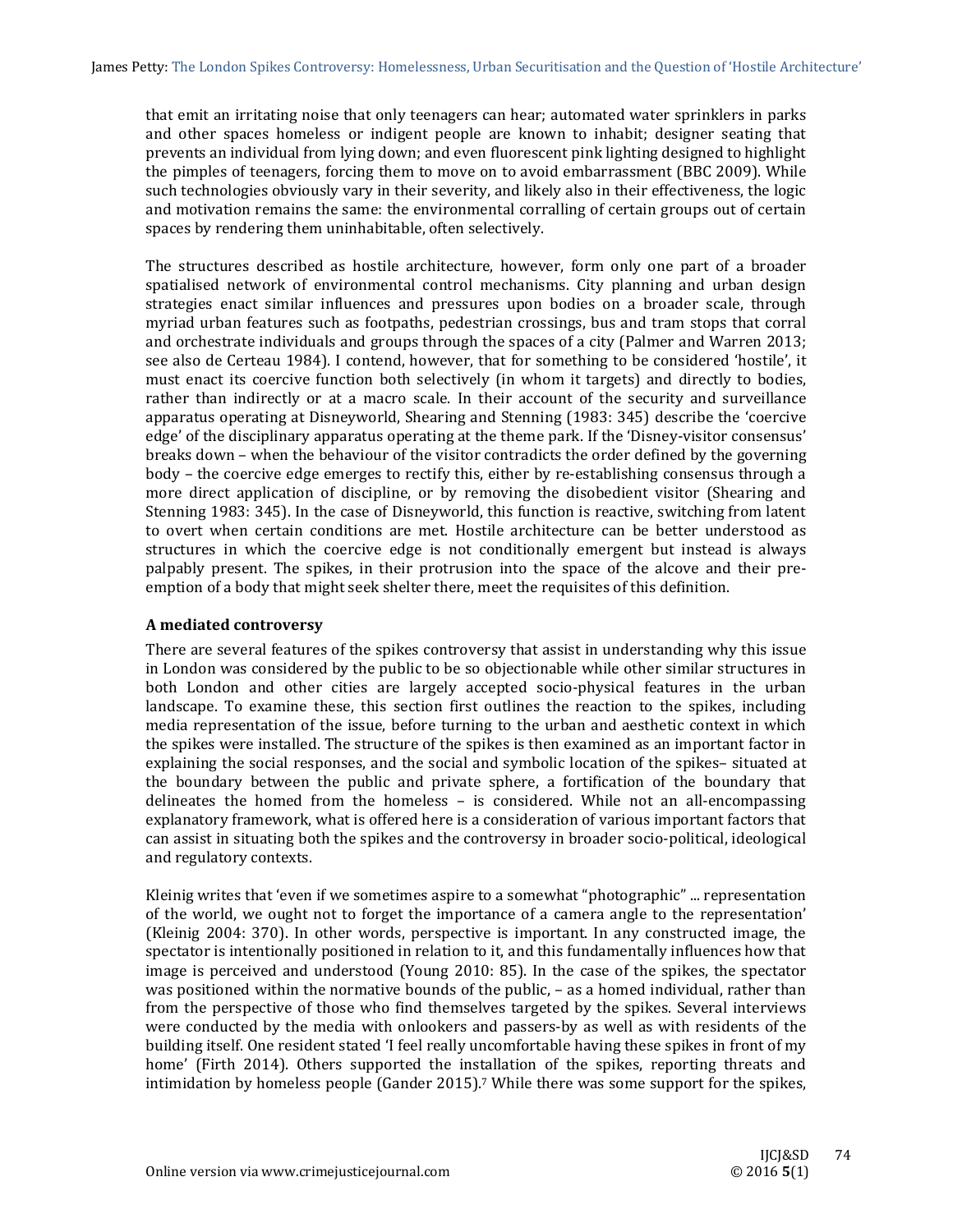this was largely drowned out by overwhelming public opposition, with many comparing the spikes to mechanisms used in London to deter pigeons from landing on the ledges of buildings.

While the vociferous public resistance to the spikes may be heartening to those of us critical of increasing urban securitisation and the continuing expansion of the 'punitive city of latemodernity', it should not be uncritically accepted as evidence of genuine public resistance to broader neoliberal regimes of socio-spatial ordering (Cohen 1979; Lea and Hallsworth 2013: 78). The controversy obscures long-standing public ambivalence towards the issue of homelessness, which is just as likely to be interrupted by outright hostility and violence as it is by gestures of generosity and engagement (Newburn and Rock 2005).

# **Urban aesthetics**

Boris Johnson, the Mayor of London, was also questioned about the use of spikes during an interview. He was quoted as saying the spikes were 'ugly, stupid and self-defeating' and that they were 'not a good look' (ITN Source 2015). Johnson's comments emphasise the primacy of aesthetics to the issue, situating the spikes in direct opposition to the constructed image of the city of London: they were unattractive, a blemish on London's urban aesthetic. Johnson's statement sits at odds with the prevalence of similar structures throughout London's spaces. The tension here is that, while he rejects these particular spikes on aesthetic grounds, the visibly homeless and rough sleepers are also outside of this constructed aesthetic of the city. In this sense, the spikes become the visual and aesthetic equivalent of the homeless they are designed to remove: the visible tip of a much broader population or network.

As both Sandercock (1997) and White (2012) note, aesthetics have become an increasingly central concern in the construction of urban and public space. In particular, Sandercock describes how recent developments in the conceptualisation of public urban space are premised upon providing an idealised public with a clean, sanitised, attractive and safe version of urban life: 'one that denies the real diversity of the urban environment' (Sandercock 1997: 30). This idealised urban environment is highly controlled and regulated, yet, importantly, the mechanisms of control remain largely hidden.<sup>8</sup> The explicit and overt fortification of urban and public spaces would likely undermine this aesthetic vision just as much as prevalent images of poverty and disorder. As a conspicuous fortification, the spikes arguably disrupted the intended meanings of the space, causing discomfort to those who viewed them. This is demonstrated by one resident in particular who, during an interview, stated that she initially thought the spikes were a new design feature of the building but, when she realised their true purpose, said 'it's like they are treating people like animals' (Marsden and Chorley 2014).

Significantly, that  $\alpha$  ohnson's first response is to label the spikes 'ugly' indicates the position of homelessness on a hierarchy of socio-political importance. The rights and welfare of the homeless are positioned underneath the maintenance of the aesthetic neutrality or inoffensiveness of the city itself (Valverde 2012: 65). The media's focus on the opinions of residents highlights the positioning of the propertied consumer as central within the political economy of the public realm. Here, the homed inhabit the authoritative and privileged perspective on issues of urban securitisation: how they feel about it and how the spikes affect their experience of the space. The perspective from which they speak is that of persons whose opinions are supposedly informed and legitimate and who have inarguable entitlements to the public spaces of their neighbourhoods. The perspectives and voices of the homeless are left largely absent from the debate, and are thus absented from this conception of who legitimately inhabits the city and its (aesthetic) spaces.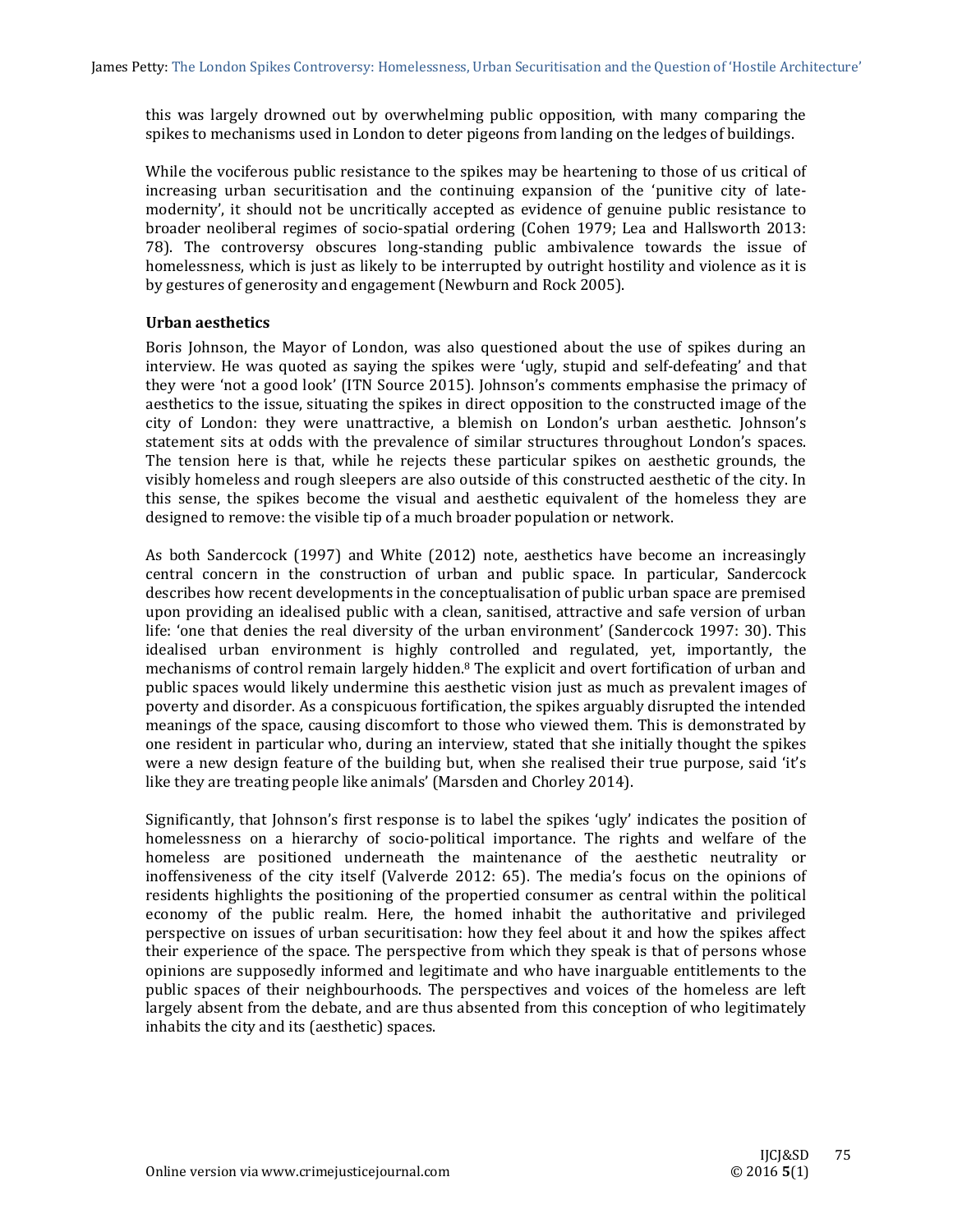# **The spikes**

The spikes – one-inch metal studs protruding from the ground – are a particularly visible and confronting method of environmental coercion. Other control features that are common in urban environments – like ultraviolet lighting in public toilets, 'bum-proof' benches and automated sprinkler systems – are less visually palpable and explicit in their intent. Their coercive functions remain hidden within other, more socially palatable ones: 'bum-proof' benches still provide seating, sprinklers water parklands or only operate at night, and ultraviolet lighting still provides illumination.

The problem posed by the conspicuousness of the spikes is that they appear to commit a visible act of violence against a vulnerable and marginalised population. Shearing and Stenning (1983: 344) describe the benefits of embedding control systems within space, a critical consequence of this being that control becomes consensual. In other words, we consent to the effects of the control mechanisms  $-$  in this case, the absence of rough sleepers from the entry of one's apartment building – sub-consciously. Bauman writes that:

Routine, repetitive and monotonous coercion has little chance to draw attention, raise alarm and resentment  $-$  it is when routine is broken that the coercion  $\ldots$  hits the eye. It is then that coercion begins to be seen as violence, an unjustified use of force and assault against personal safety, integrity and dignity. (Bauman 2002: 55) 

In this case, the spikes broke through the barrier of perception under which mechanisms of social control so often function, and in doing so became intelligible as a form of violence.

As such, the spikes function as an encounter with homelessness, yet one that is simultaneously a non-encounter: an encounter with the enforced absence of homelessness. Here the function of the spikes fails: their purpose is to remove homelessness and its imagery and yet, with the presence of the spikes, homelessness is never truly absent. The spikes, as a protrusive and always visible spectacle of coercion, mean that homelessness remains within that space as a residue, haunting it and destabilising its constructed meaning (Desjarlais 1997: 2).

## **Social‐physical space**

Wright uses the concept of 'social-physical space' to describe the relation between space and the people that inhabit it (1997). He defines social-physical space as the interaction of the networks of status and meaning (both self-determined and those imposed by others), and the physical spaces in which these are embedded. Thus, '[f]ar from being separate from one's identity, socialphysical space is intimately bound up with the constitution of our identities, homeless or otherwise' (Wright 1997: 4). Wright reveals that contests over space are fundamentally contests over identity. For the purposes of this article, this view has two main implications: that space is constructed as a producer of identity; and that changes to social and physical qualities of the spaces through which we move have the capacity to challenge or disrupt identity.

In considering the specific location of these particular spikes at various scales, one can discern part of what gave them such social and political force. At a macro scale, the spikes are located in the UK and its capital, London – the birthplace of Western liberal-capitalism and the core principles that underpin a liberal-capitalist order: democracy, freedom and equality. At a midscale, the spikes are attached to a block of luxury apartments  $-$  a prominent symbol of urban capitalism and the privileges of the urban consumer lifestyle. At a micro level, the spikes are located at the threshold between the public and private realm, at the very site of the movement that distinguishes the homed from the homeless: the doorway. It is this portal through which one crosses from the (potential) dangers of the public arena into the safety of the private. The homeless are understood as stuck forever on one side of this couplet, always and involuntarily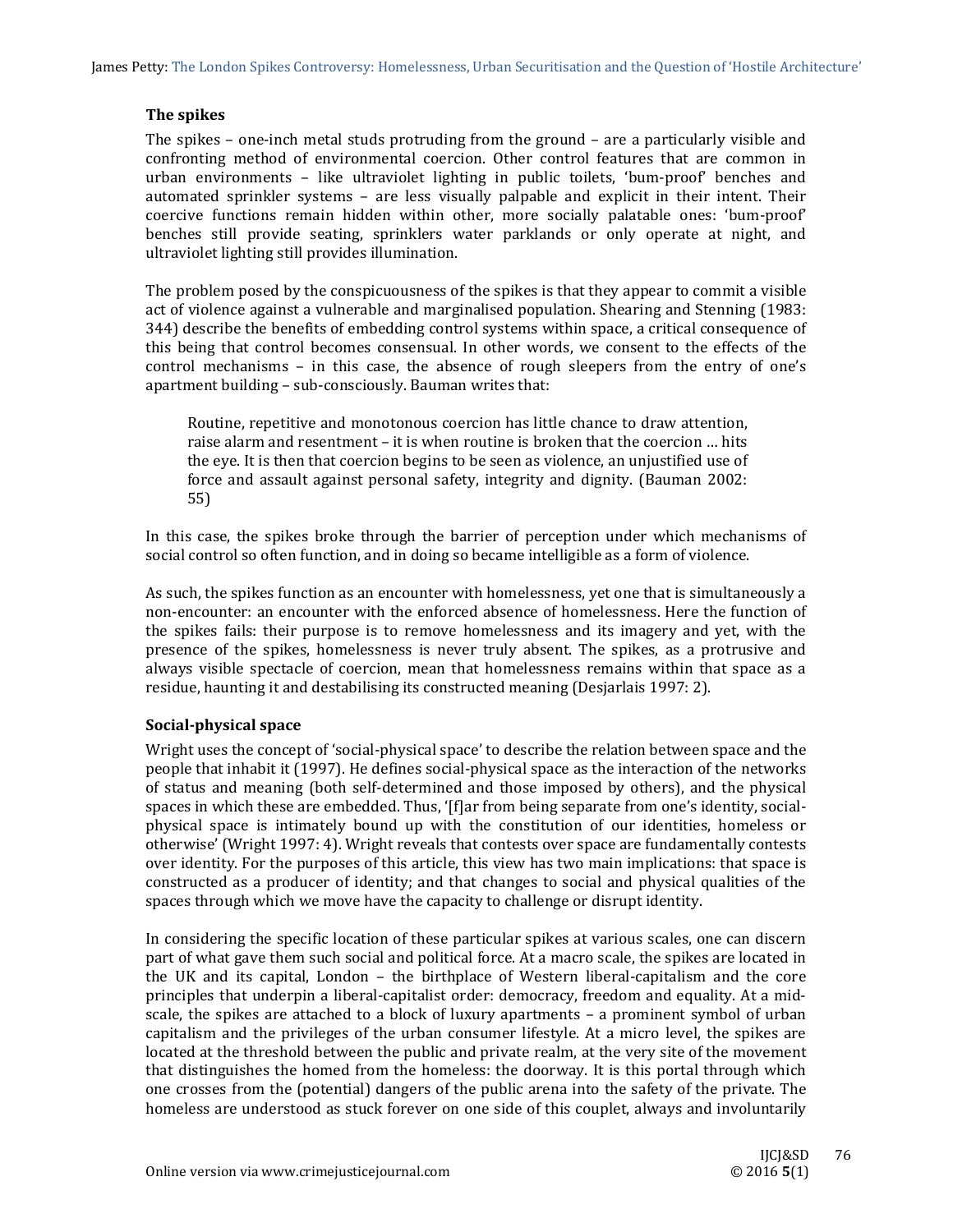public, constantly open to judgemental gazes, public indignity, coercion and violence (Mitchell 1997: 321). It is perhaps the compounding of these various levels of locational symbolism that lent these particular spikes such force, propelling them from just another feature in the urban landscape into a symbolically powerful gesture of the systematic and environmental exclusion and coercion of the vulnerable and disadvantaged. The visible presence of the spikes thus challenged the meaning of that space, at least for a moment, threatening to cast that space – the doorway, the building, the city of London – and anyone within it, in a thoroughly illiberal light. The challenge to the social order posed by the spikes was, at least for a moment, far greater than that posed by the familiar image of a rough sleeper seeking shelter.

In this article, my goal has been to offer a workable criminological account of the spikes and their temporary social salience as an unjustified form of violence against an already vulnerable population. However, there are various other social, cultural and political dimensions worth considering, such as the specific capacities and dynamics of social media, as well as broader trends in city building, order maintenance and securitisation. Further, there are social, political and cultural factors specific to this example that are beyond the scope of this article, such as the specific characteristics of social organisation and class division within the UK, and various other features of the urban landscape of London. Such variables are characteristics of the complexity both of the issue of homelessness and the longstanding contestedness of both public space and cities. If the myriad of ways that the homeless, the indigent, the poor and the desperate are systemically marginalised and excluded are considered, the fact that it took the installation of metal spikes that target the homeless to precipitate public outrage is disappointing. The spikes give Mitchell's claim that the methods used to regulate the homeless often resemble the methods used by torturers unsettling prescience (1997: 321). Public outrage over the daily injustices experienced by the homeless, particularly urban rough sleepers should have been engaged long before the image of the spikes emerged. What the spikes reveal, I contend, is a need to shift our social understanding of homelessness as located 'outside', and instead include them legitimately *within* our conceptions of the city, of the public, and of the Self.

## **Conclusion**

The spikes issue in London does not constitute an exceptional form of violence against the vulnerable, or even a previously unseen extension into new forms of exclusion and coercion of those who do not fit the socially and legally coded norms of contemporary capitalist society. Rather, the London spikes signify an instance of rupture, in which the routine and mundane coercion of the homeless suddenly broke the normative surface of the urban landscape, and thus appeared violent. The public reaction against the spikes should not, I argue, be understood as exemplifying humanitarian concern; nor should it be framed too cynically. Rather, the response of the public reveals an embedded and longstanding humanitarian ambivalence towards everyday images of hardship and vulnerability. In this instance, that ambivalence was temporarily ruptured: compassion for the body denied shelter by these spikes momentarily outweighed the apathy, futility and resentment that often characterises encounters with, and understandings of, homelessness in urban landscapes.

In being so visible, these spikes revealed to the public the extent to which cities are constructed for the benefit of those who are able to adhere to dominant socio-cultural norms and politicolegal codes, often to the detriment of those who cannot. Thus a feeling of implication in such normative regimes of violence and exclusion is understandable, albeit uncomfortable. Bauman (2002: 64) claims that public or communal anger is often a powerful, albeit temporary act of 'exorcising inner demons of ambivalence' that functions to purify the community. The response to the spikes can be understood in this sense as a disavowal of guilt, a rejection of the uncomfortable implication of complicity. Here, the vociferous public rejection of the spikes can be better understood as the product of a double distaste: for images of homelessness, as well as for the (visible) technologies and mechanisms used to regulate and remove them. In this way,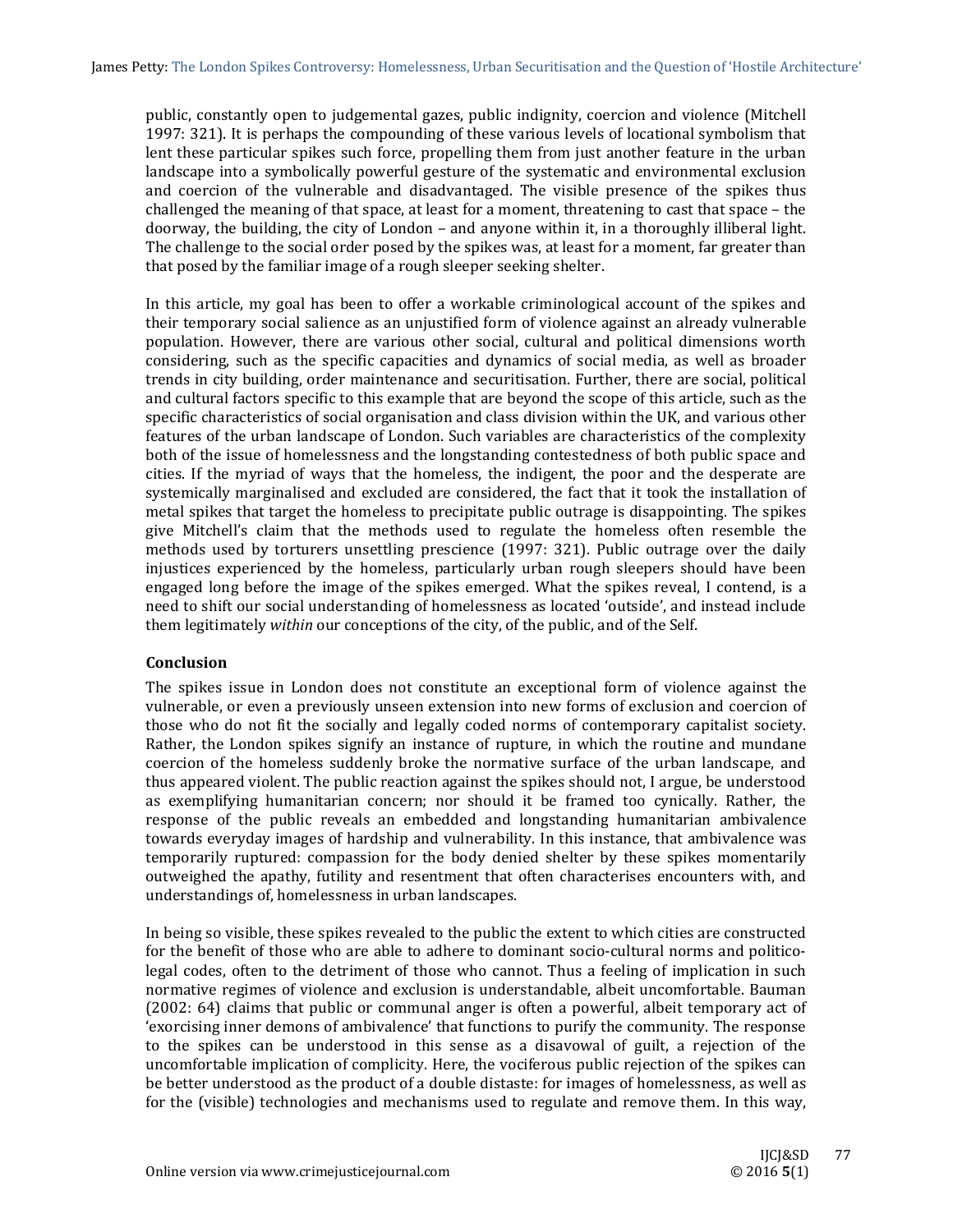the controversy obscures the socio-political, governmental, ideological and socio-economic conditions that make both homelessness and structures like the spikes possible in the first place. As processes of urban securitisation continue and public space is constructed according to increasingly narrow definition of acceptability, the more 'out of place' homelessness and anything that makes reference to it will appear.

*Correspondence:* James Petty, doctoral candidate in Criminology, School of Social and Political Sciences, Faculty of Arts, University of Melbourne, Parkville 3010 Victoria, Australia. Email: j.petty@unimelb.edu.au 

 

#### **References**

- Aljazeera (2014) Homelessness rise in London is met with spikes. *Aljazeera*, 9 June. Available at http://stream.aljazeera.com/story/201406091243-0023804 (accessed 4 January 2016).
- Arnold KR (2004) *Homelessness, Citizenship and Identity: The Uncanniness of Late Modernity*. Albany: State University Press of New York.

Bauman Z (2002) *Liquid Modernity*. Cambridge: Blackwell Publishing.

BBC (2009) Pink lights put off spotty teens. *BBC News Online*, 25 March. Available at http://news.bbc.co.uk/2/hi/uk\_news/england/nottinghamshire/7963347.stm (accessed 25 May 2009).

 $1$  See Aljazeera (2014); Logan (2014); Quinn (2014).

<sup>&</sup>lt;sup>2</sup> While homelessness is discussed in the media, the intense focus on homelessness urban rough sleepers precipitated by the spikes, especially in being framed as victims of spatialized violence, is less common.

<sup>&</sup>lt;sup>3</sup> London-based photographer Nils Norman has documented various forms of hostile and disciplinary architecture from various cities around the world, especially in the UK, Europe and the US. Examples of his work can be accessed on the following website: http://www.dismalgarden.com/archives/defensive\_architecture

<sup>&</sup>lt;sup>4</sup> Adams describes 'aggressive outreach' as 'tough love' regulatory approaches to homelessness that often involve collaboration between police, housing services and/or drug and alcohol services, that are designed to coerce people experiencing homelessness into compliance with homelessness support services, see Operation Poncho in the UK (Adams 2014: 20).

<sup>5</sup> These new exclusionary policies focused on enforcement-based approaches to homelessness (among other phenomena) and included the introduction of 'quality of life' offences and nuisance provisions that banned behaviours such as loitering and begging, the introduction of 'move on' and 'stop and frisk' powers for police, and collaboration between enforcement agencies and homeless services such as the Homeless Encampment Initiative (Adams 2012: 20, 32; Feldman 2004).

 $6$  Iveson (2009: 9) also notes that the traditional understandings of the divide between public and private are inadequate and are unable to recognise the complexity and nuance of 'publicity', for example, private spaces are often visible from the public sphere and can thus be used as spaces of public address. See also Warner 2002.

<sup>7</sup> Various authors have described the 'perceived aggression' of people experiencing homelessness. The everyday street practices and behaviours of on-the-street- homeless, while necessary for their survival, are often perceived as fundamentally antithetical to the normative social codes that order public space. See Adams 2014, Cresswell 1996, Rodger 2013.

 $8$  Exceptions here are certain security and surveillance apparatuses that are designed to be visible in order to provide a sense of safety and security (as well as to deter criminal or deviant behaviour), such as 'safe zones' at train stations and highly conspicuous cluster of CCTV cameras (Hayward 2012; Manley and Silk 2014; Victorian Law Reform Commission 2010).

Adams L (2014) *In the Public Eye: Addressing the Negative Impact of Laws Regulating Public Space on People Experiencing Homelessness*. Canberra: The Winston Churchill Memorial Trust of Australia.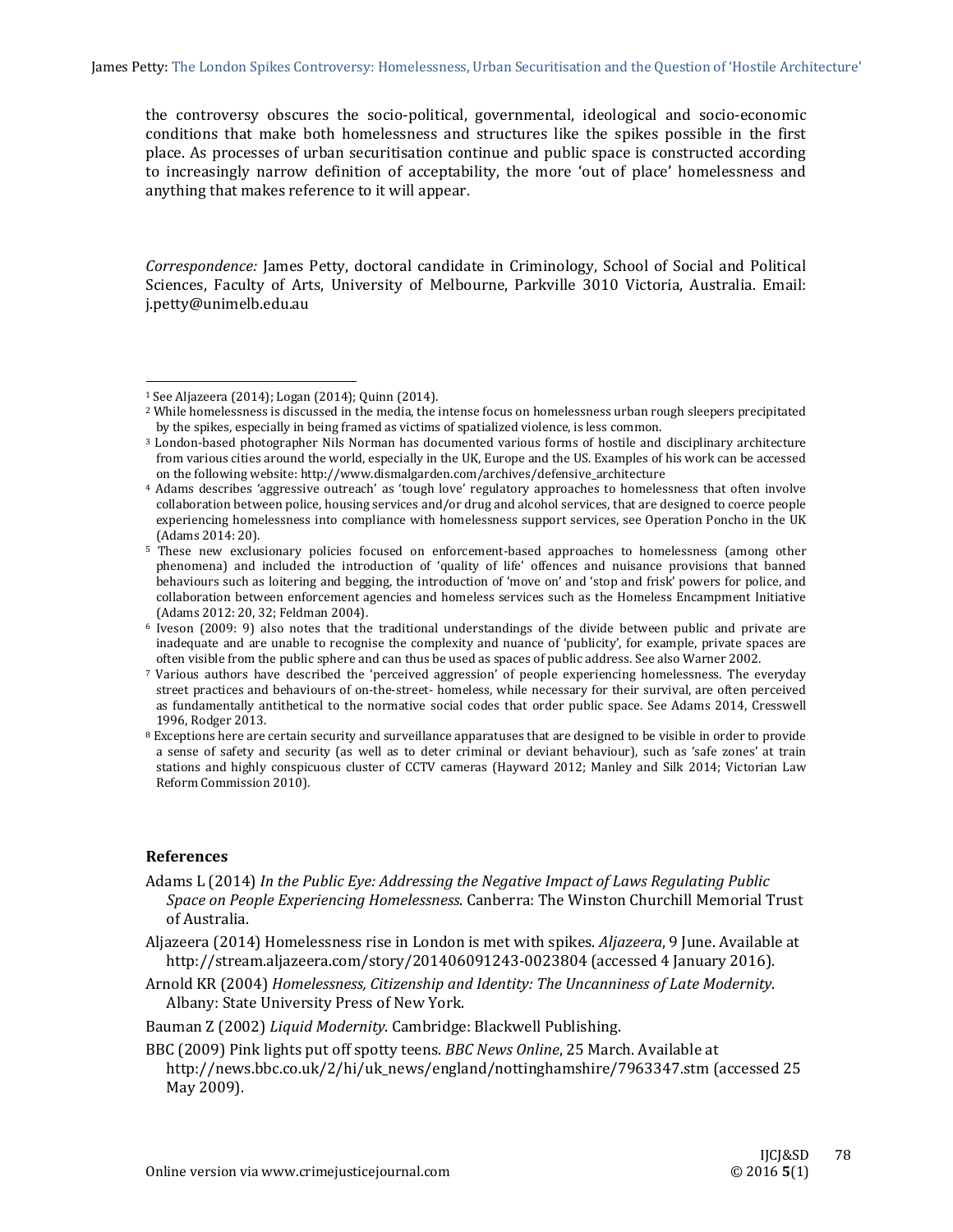- Bell C (2013) The inner city and the 'hoodie'. *Wasafiri* 28(4): 38-44. DOI: 10.1080/02690055.2013.826885.
- Blomley N (2004) *Unsettling the City: Urban Land and the Politics of Property*. London: Routledge.
- Blomley N (2010) The right to pass freely: Circulation, begging, and the bounded self. *Social and Legal Studies* 19(3): 331‐350. DOI: 10.1177/0964663910372183.
- Bridge G and Watson S (2011) *The New Blackwell Companion to The City*. Oxford: Wiley Blackwell.
- Cohen S (1979) The punitive city: Notes on the dispersal of social control. *Contemporary Crises* 3(4): 339-363. DOI: 10.1007/BF00729115.
- Coleman R, Tombs S and Whyte D (2005) Capital, crime control and statecraft in the entrepreneurial city. *Urban Studies*  $42(13)$ : 2511-2530. DOI: 10.1080/00420980500380428.
- Cresswell T (1996) *In Place/Out of Place: Geography, Ideology and Transgression*. Minneapolis, Minnesota: University of Minnesota Press.
- Davis M (1992) Fortress Los Angeles: The militarisation of urban space. In Sorkin M (ed.) *Variations on a Theme Park*: 154‐180. New York: Hill and Wang.
- De Certeau M (1984) The Practice of *Everyday Life*. California: University of California Press.
- Desjarlais R (1997) *Shelter Blues: Sanity and Selfhood among the Homeless*. Philadelphia, Pennsylvania: University of Pennsylvania Press.
- Deukmedijan JE (2013) Making sense of neoliberal security in urban policing and surveillance. *Canadian Review of Sociology* 50(1): 52‐73. DOI: 10.1111/cars.12002.
- Donald J (1992) Metropolis: The city as text. In Bocock R and Thompson K (eds) *Social and Cultural Forms of Modernity*: 419‐439. Cambridge: Polity Press.
- Feldman LC (2004) *Citizens without Shelter: Homelessness, Democracy and Political Exclusion*. Ithaca, New York: Cornell University Press.
- Firth S (2014) London stud: Controversy over 'anti-homeless spikes'. Russian Times, 10 June. Available at https://www.youtube.com/watch?v=D55gHmmVU34 (accessed 10 April 2015).
- Fussey P, Coaffee J, Armstrong G and Hobbs D (2012) The regeneration games: Purity and security in the Olympic city. The British *Journal of Sociology* 63(2): 260-284. DOI: 0.1111/j.1468‐4446.2012.01409.x.
- Gander K (2015) Thousands sign petition calling on London borough of Hackney to stop 'criminalising' homeless people. *The Independent*, 3 June. Available at http://www.independent.co.uk/news/uk/home‐news/thousands‐sign‐petition‐calling‐on‐ london‐borough‐of‐hackney‐to‐stop‐criminalising‐homeless‐people‐10295269.html (accessed 4 June 2015).
- Garland D (1985) *Punishment and Welfare: A History of Penal Strategies*. Aldershot, UK: Gower.
- Garland D (2001) *The Culture of Control: Crime and Social Order in Contemporary Society.* Oxford: Oxford University Press.
- Gerrard  $\tilde{I}$  and Farrugia D (2015) The 'lamentable sight' of homelessness and the society of the spectacle. *Urban Studies* 52(12): 1‐15. DOI: 10.1177/0042098014542135.
- Greene J (2014) Managing poverty, managing dissent: Homeless politics and collection action in London. *Policy and Politics* 42(3): 315‐331. DOI: 10.1332/030557312X655936.
- Hancock L and Mooney G (2013) Beyond the penal state: Advanced marginality, social policy and anti-welfarism. In Squires P and Lea J (eds) *Criminalisation and Advanced Marginality: Critically Exploring the Work of Loïc Wacquant*: 107‐128. Bristol: Policy Press.
- Harvey D (1990) *The Condition of Postmodernity: An Inquiry into the Origins of Cultural Change*. Oxford: Blackwell Publishing.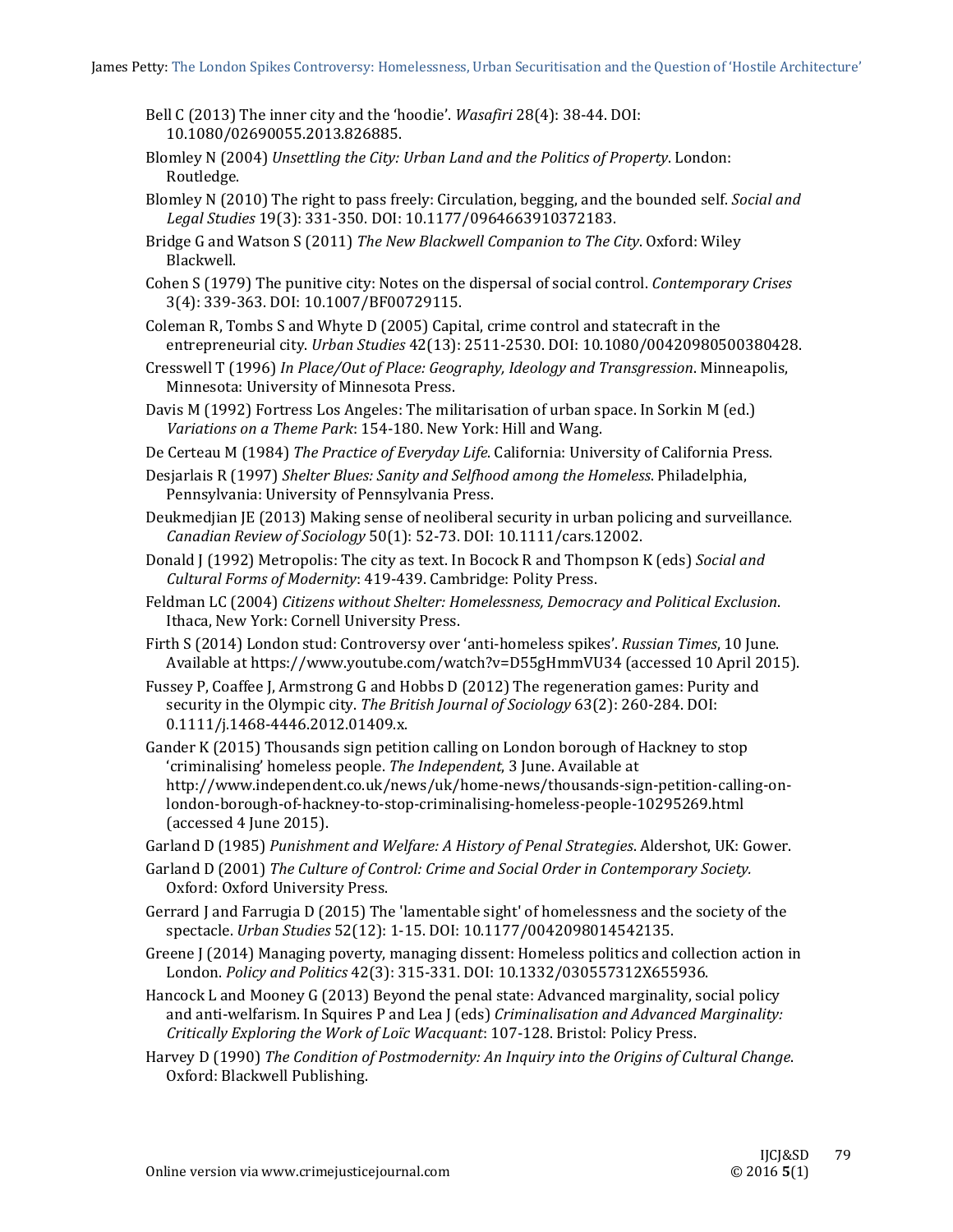- Hayward KJ (2004) *City Limits: Crime, Consumer Culture and the Urban Experience*. London: The Glasshouse Press.
- Hayward KJ (2012) Five spaces of cultural criminology. *British Journal of Criminology* 52(3): 441‐462. DOI: 10.1093/bjc/azs008*.*
- Hopper K and Baumohl J (1996) Redefining the cursed word: A historical interpretation of American homelessness. In Baumohl J (ed.) *Homelessness in America*: 3-14. Phoenix: Oryx Press.
- Iveson K (2009) *Publics and the City*. Wiley Online Library.
- ITN Source (2015) Criticism of use of 'anti-homeless spikes' in London: General views: Boris Johnson interview. Available at https://www.youtube.com/watch?v=D55gHmmVU34 (accessed 10 April 2015).
- Jahiel R (ed.) (1992) *Homelessness: A Prevention‐Oriented Approach*. Baltimore: Johns Hopkins University Press.
- Kawash S (1998) The homeless body. Public Culture 10(3): 319-339.
- Kramer EM and Lee S (1999) Homelessness: The other as object. In Min E (ed.) *Reading the Homeless: The Media's Image of Homeless Culture*: 135‐157. London: Praeger.
- Kleinig J (2004) Ethical issues in substance use intervention. *Substance Use and Misuse* 39(3): 369‐398. DOI: 10.1081/JA‐120029983.
- Lea J and Hallsworth S (2013) Bringing the state back in: Understanding neoliberal security. In Squires P and Lea J (eds) *Criminalisation and Advanced Marginality: Critically Exploring the Work of Loïc Wacquant*: 19‐40. Bristol: Policy Press.
- Lefebvre H (1991, 2000) The Production of Space. Oxford: Blackwell Publishers.
- Lippert RK and Walby K (eds) (2013) *Policing Cities: Urban Securitization and Regulation in a Twenty‐First Century World*. London: Routledge.
- Logan N (2014) 'Anti-homeless spikes': Efforts to deter homeless backfire. *Global News*, 11 June. Available at http://globalnews.ca/news/1385919/anti-homeless-spikes-efforts-to-deterhomeless-backfire/ (accessed 4 January 2016).
- Lynch P (2002) Begging for change: Homelessness and the law. *Melbourne University Law Review* 26(3): 690‐706.
- Manley A and Silk M (2014) Liquid London: Sporting spectacle, Britishness and ban-optic surveillance. *Surveillance and Society* 11(4): 360‐376.
- Marsden S and Chorley M (2014) 'Ugly and stupid' spikes to stop rough sleepers must go, says Boris Johnson as anger grows over luxury block of flats. *The Daily Mail*, 9 June. Available at http://www.dailymail.co.uk/news/article‐2652432/Anger‐spikes‐stop‐rough‐sleepers‐ Installation-studs-deter-homeless-luxury-block-flats-condemned-brutal.html (accessed 10 April 2015).
- Mitchell D (1997) The annihilation of space by law: The roots and implications of anti-homeless laws in the United States. Antipode 29(3): 303-335. DOI: 10.1111/1467-8330.00048.
- Mitchell D (2005) The S.U.V. model of citizenship: Floating bubbles, buffer zones and the rise of the 'purely atomic' individual. *Political Geography* 24: 77-100. DOI: 10.1016/j.polgeo.2004.06.003.
- Murphy J and Tobin K (2011) *Homelessness Comes to School*. California: Corwin.
- Newburn T and Rock P (2005) *Living in Fear: Violence and Victimisation in the Lives of Single Homeless People*. London: Crisis UK/Mannheim Centre for Criminology.
- Palmer D and Warren I (2013) Zonal banning and public order in Australia. In Lippert RK and Walby K (eds) *Policing Cities: Urban Securitization and Regulation in a Twenty‐First Century* World: 79-96. London: Routledge.
- Quinn B (2014) Anti-homeless spikes are part of a wider phenomenon of 'hostile architecture. The *Guardian*, 14 June. Available at